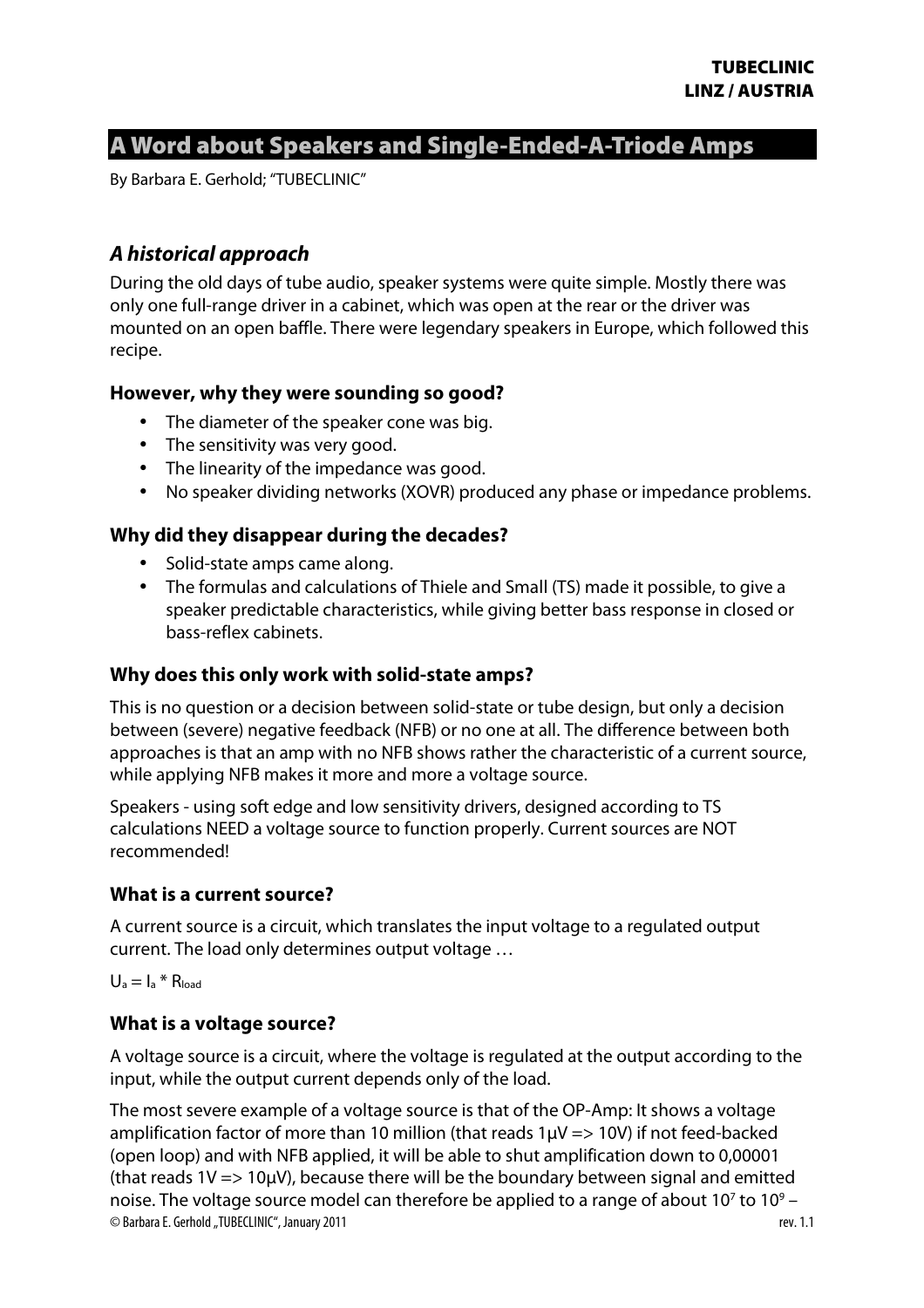dependant on the type and the facilities – in a useful way. That makes it easy for developers to design circuitries.

### **Nevertheless, NFB has also big drawbacks:**

- It cancels out even harmonics during amplification as well as subtraction from the original input signal.
- Odd harmonics are the ones that stay (awful !!!).
- Capacitive load conditions can bring stability problems (ringing, oscillations).

### **Designers of the Fifties found out – that**

- Amps with no or really weak NFB sound best.
- Single ended amps do best work, although they show very little power efficiency (electrically spoken).
- All kinds of NFB, symmetrical designs, balanced designs and even push-pull designs show the same problem  $\Rightarrow$  cancelling of even harmonics.

### **Even harmonics esp. k2 (twice the frequency of the basic tone), are the base of good sound:**

- They give you the ability to distinguish between a Stradivari and a more common violin.
- They help to improve dimensional listening. Most of the imaging of a well-designed amp-speaker combination depends on how good  $k_2$  is processed.
- They help to improve articulation and understanding of speech.
- If cancelled, an overdriven electric guitar will not sound cute anymore!
- Recording engineers know about this fact, so they use "Aural Enhancers", which in fact do not anything else but adding even harmonics to the recorded sound.

#### **The big bargain of a SET-A amp is, that they do not need overall NFB. They behave commonly as a current source, which means - theoretically spoken - they translate the input signal voltage into an output current showing the signal integrity of the input voltage.**

**The I/U conversion is done by the load (speaker), very similar to that of a current output DAC. We also see, that this circumstance will need load impedance, which is highly linear and/or not prone to phase shifting. Again theoretically spoken - a purely resistive load will show best results. Such a speaker-load will not be easily achieved, but there are some very good approaches.** 

# **The impedance problem**

- A single driver, mounted to an open baffle of ample area, will show a rise of impedance at its resonant frequency point on the bass side and afterwards following it will show an area of linear impedance (nominal or typical impedance, e.g. 8 Ohms) if we increase frequency. Behind this linear area, it will show a slight increase in impedance the more frequency increases.
- A two-way system of drivers will show similar results, but will show irregularities at the jointing frequency (Woofer/Tweeter) of the XOVR. These irregularities will increase, the higher the order of the XOVR becomes. It can be said, that a first order XOVR is better from this point of view, than a third or fourth order XOVR. Worst are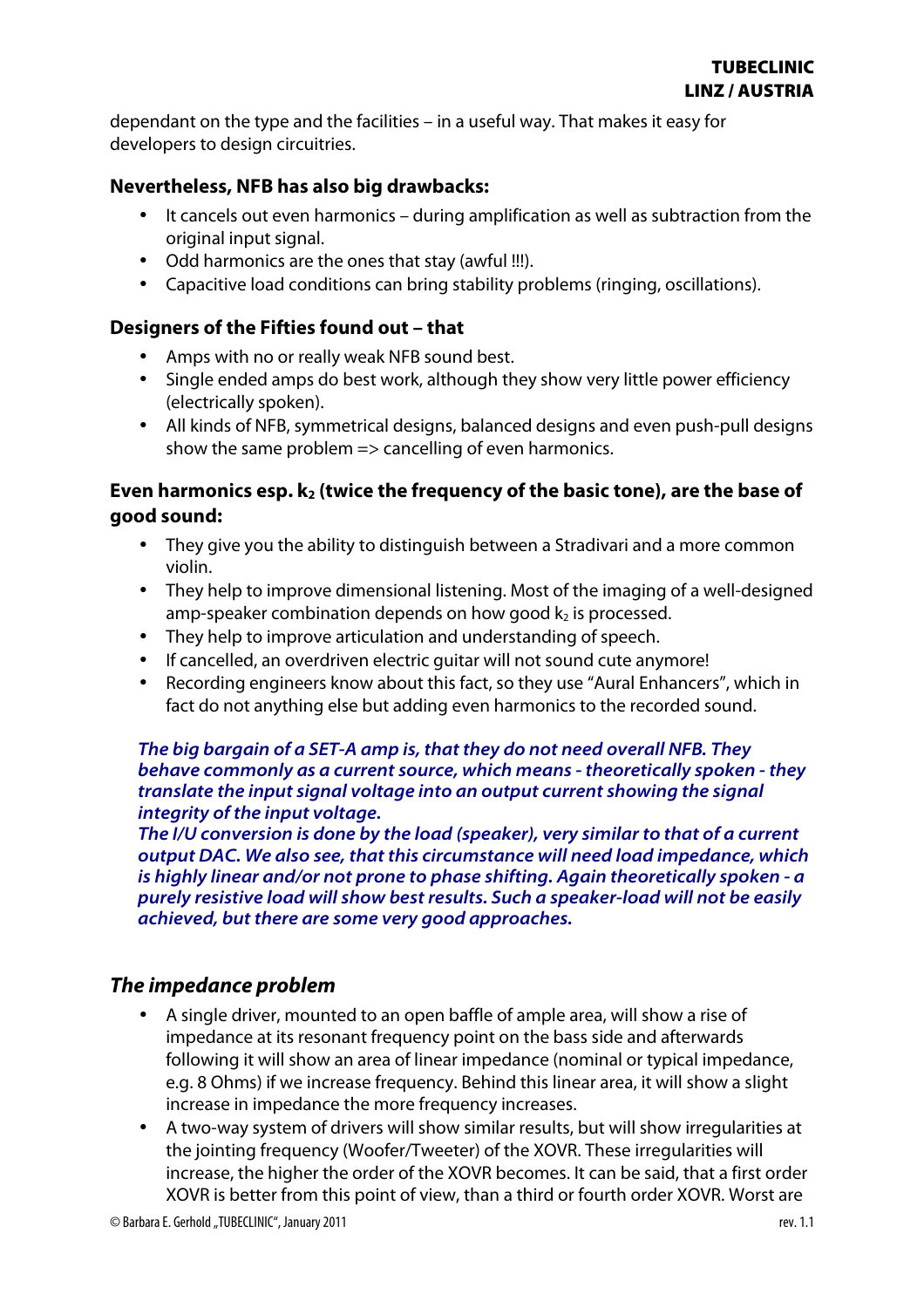acoustically matched filters within a XOVR, because they will ONLY work with voltage sources showing extremely low source resistance. That means they will work ONLY with amps, having severe NFB applied.

- The more ways in a speaker system the more problems you will have with impedance linearity!
- Impedance problems in a say two-way speaker system can be solved but not turned away completely.

### **The phase problem**

- Mostly all I pointed-out within the preceding chapter about impedance problems may also be applied to phase problems.
- The phase of a single driver, mounted to an open baffle of ample area, will show a rise of phase shift in reactive direction the more frequency increases. This is due to the inductive resistance component of the voice coil.
- Again, filters of any kind will lead to irregularities within the phase response.
- Because phase irregularities harm a voltage source (showing extremely low source resistance) only if they tend to become capacitive (ringing will be the result), most speaker designers ignore this effect.
- Phase problems cannot be solved any easy within a XOVR-driver-cabinet combination like impedance problems because they usually affect the acoustic response of the combination.
- Components, that should linearize impedance within a speaker combination may (mostly will!!!) increase phase problems! So please be careful!
- Any closed, bass reflex or transmission-line design will show individual phase problems because of the interaction between the cone and trapped air, volume of the cabinet, tunnel dimensions, wavelength and/or runtime effects and electrical parameters.

# **A word about matching**

- When solid-state amps came along during the Sixties, they nearly always showed severe NFB. This is due to the fact, that bipolar transistors show high amplification factors while also showing a broad spread of their characteristics. In addition, the temperature influence is very high. All this can be tamed only by applying heavy NFB. From this point of view, the NFB helps to make circuitry stable.
- At the same time, also tube amps for use in home audio systems were built using NFB. Because tube circuitry is less prone to the before mentioned behavior, it needed not so much/severe NFB. The result was better sound. Almost all designs used a push-pull configuration of power tubes at the output, so the refuse to apply NFB could not really increase the sounding capabilities.
- Both designs use NFB for to solve stability issues and to lower overall harmonic distortion (THD). NFB cancels out even harmonics, which are the highest percentage in the THD figure, so the selling factor increases if a product can be merchandized with a very low figure. Nobody from the industry will tell you, that then the figure left is only odd harmonics!
- HiEnd-Audio tube amps at any time tried to come along avoiding NFB as well as push-pull configurations. Therefore, they show the best sounding capabilities but not showing lowest THD figures. 10% of  $k_2$  at full power output is no

© Barbara E. Gerhold "TUBECLINIC", January 2011 **and State and State and State and State and State and State and State and State and State and State and State and State and State and State and State and State and State and** uncommonness to a SET-A amp – then and now. Anyhow – like said before, this will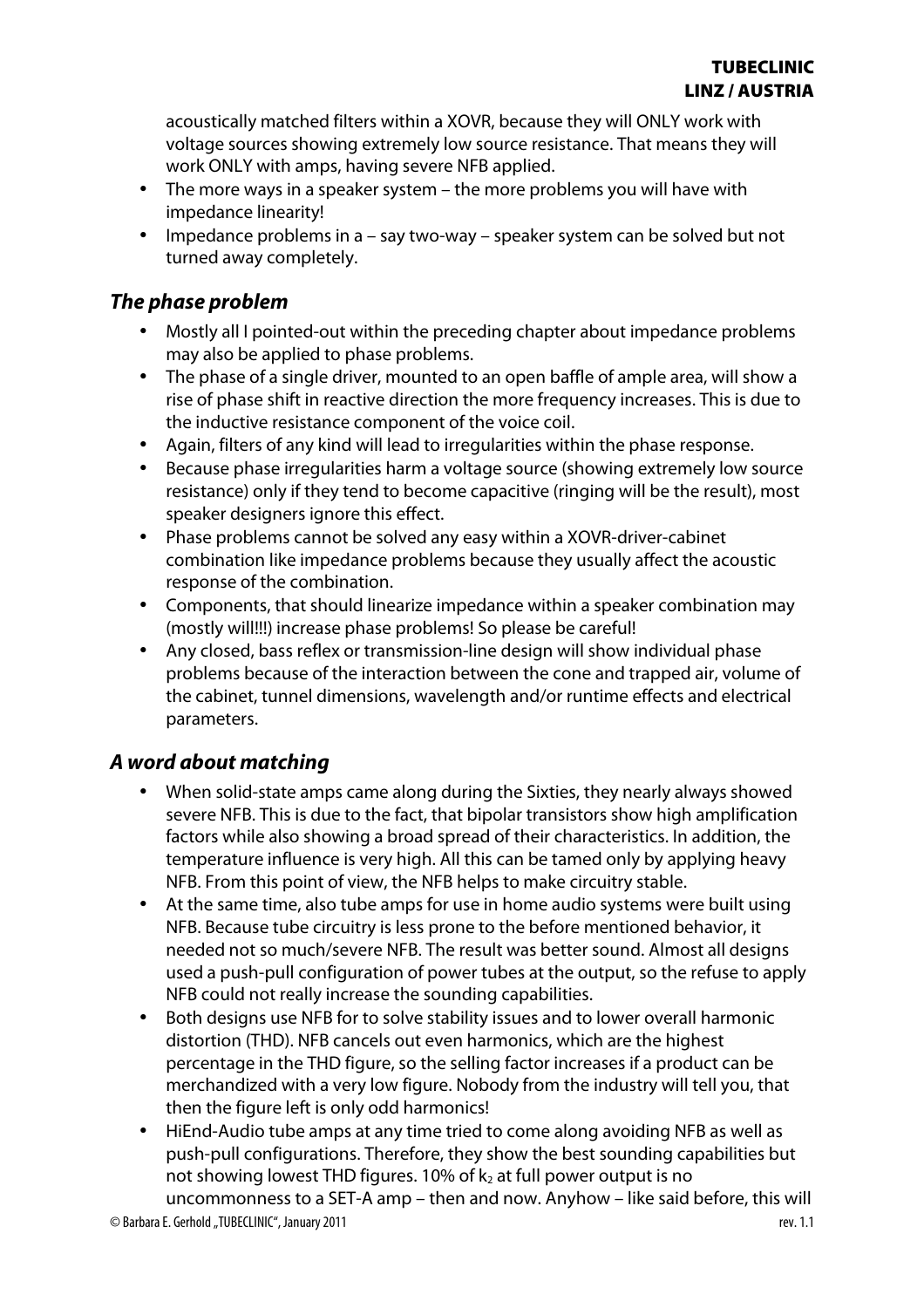increase sounding capabilities but maybe not increase merchandizing to people who do not know about.

- SET-A amps are best matched with speakers of high impedance and phase linearity and good sensitivity. Single-driver speakers needing no XOVR will show best results. However - such systems are expensive! If you cannot afford such a system, you could use as a second best choice a coaxial driver, but then you had to design the needed XOVR in a way, that impedance and phase problems are kept to a minimum.
- Best cabinet choice will be a back loaded full range horn, because it will support bass response to a maximum while leaving enough pressure to the backside of the cone, so the full range capabilities of the chosen driver will perform at their best.
- Second choice will be a so-called "cut resonator" design. This is a bass reflex cabinet, where the port is coupled to a horn, leading to the outside. This design is not so renowned today but was used in the older days very often in home audio designs as well as in professional instrumental stage boxes, cinema sound and PA systems. It shows a little lower overall sensitivity than a full range horn, so only drivers with very high sensitivity should be used (100dB SPL or even more). Unfortunately, today there are not so many drivers on the market, which are usable for such a design (!).
- Third choice will be an open baffle or a design where the rear of the speaker is open to the outside. Rear-open speakers show a similar behavior like open baffles, but will increase bass according to their construction. Design has to be done in a way, that enough pressure will remain to the back of the cone, that it will show best full range performance.
- Closed speakers or bass reflex speakers are not quite usable designs, because they tend to lose all the bass or even never had good sensitivity due to the usable TS parameter range of such designs. Please keep in mind that the parameter range (e.g. of Qts) is very narrow, to build a good closed design. All drivers in the market meeting these parameters will have a soft rubber or foam edge and so they will show low sensitivity and very low high frequency response – not useable for a full range design! Only drivers with stiff, hard paper or resin filled fabric edge will show good high frequency response and good sensitivity. The initial design of such drivers will not need trapped air within a cabinet for repositioning of the cone. This is achieved by mechanical force only, while current through the voice-coil does the rest in leading the cone. In addition, it must have dual cone design for delivering bright treble response.
- Big cone areas lead to better bass response.
- Coaxial drivers using treble horns are a very good choice but please keep in mind that the XOVR has to be designed very thoughtfully and clean. Many sophisticated audio designers worldwide made it a lifetime project to make this possible – so please be aware of this instance!

# **The sensitivity of speakers**

As I wrote in my article about "Modding the Music Angel 845", 95dB SPL are a minimum for a well-suited speaker matched to SET-A amp. The more - the better! Because high sensitivity always comes along with high price you must decide, how much money you could spend for them. Not in all cases, high price brings predictable high performance, so you should chose the model well.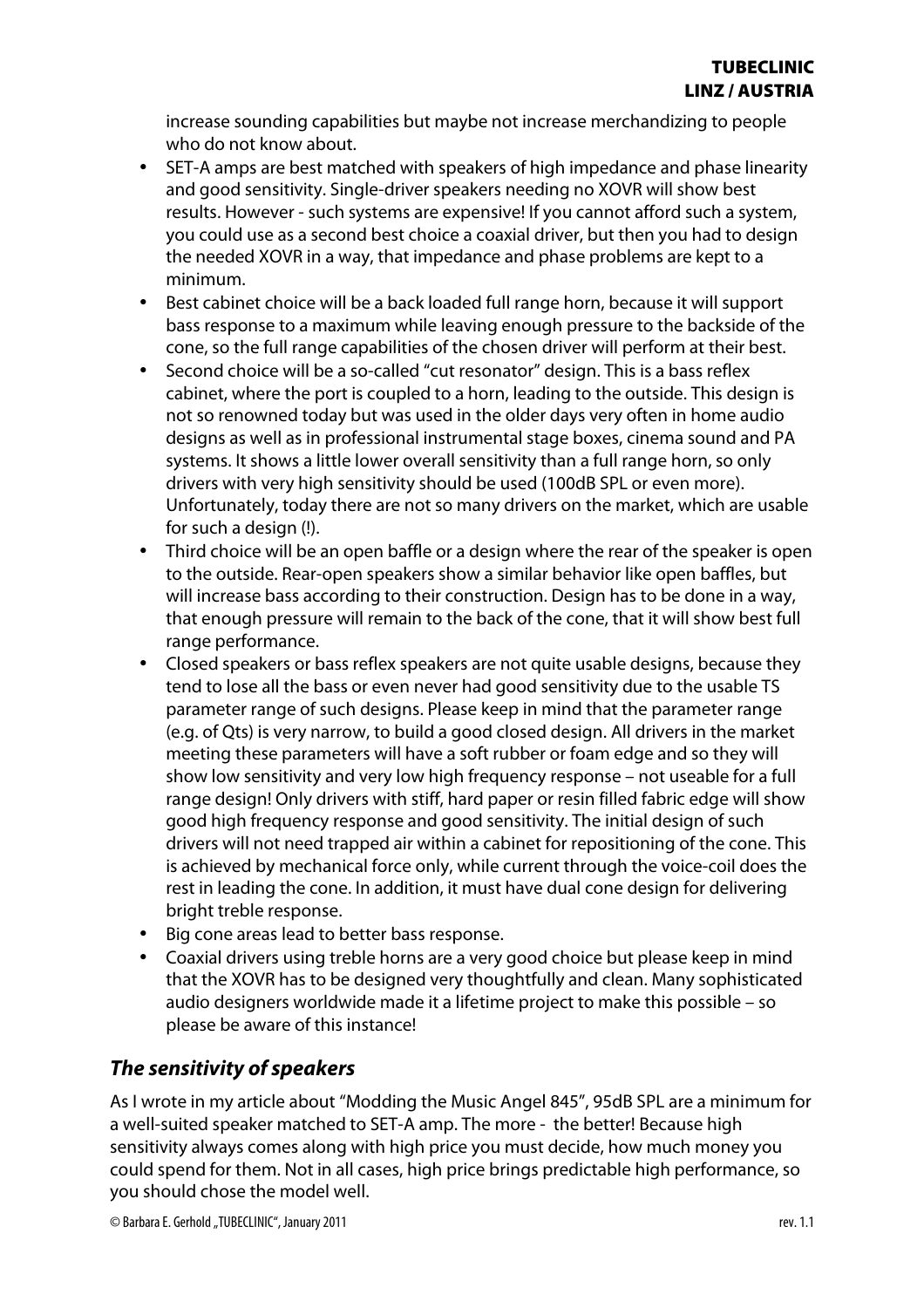In common it can be said, that the highest sensitivity will show the highest resolution in sound. If you are a fan of Jazz Music, you know what I mean: It is not common to even highly priced speakers, that a brass section can be recognized as several instruments instead a broad summing sound of all of them - or - a choir can be heard as separate voices instead the sum of it. Female voices in an opera recording also will show very hard to solve problems for a speaker, if you want to reproduce them in a natural way. Woodwinds will make the same problems.

If you design your speakers by yourself, always look for a dual cone, full range or a coaxial driver of best sensitivity. Keep thinking about a full range horn (if your physic and math skills allow) or follow a well-known and fully developed project.

If you want to buy your speakers, the air is becoming very thin. There are only a few speakers in the market, which will fulfill your demands. In this case, you should better visit a HiEnd-Audio show and chose a speaker you like and which you may trust in. Always insist on a performance in connection with your own SET-A amp!

### **Best matching solutions**

A SET-A amp needs a speaker with a behavior I described in the preceding chapters. If you want to match this kind of amp with anything other, you should be aware of having many drawbacks. If you intend to use your SET-A amp AND already own speakers and of this "any other kind", you should look for a customer to sell the speakers. The other way around you could also sell the SET-A amp. A transistor amp of good make, quality and power will meet your "any other kind" speakers better, because it will bring you better sound to your home.

If you are seeking for the best sound reproduction possible AND start-up your HiEndequipment, please follow my advice and you will own one of the most beautiful sounding systems in the world. I know that many of you will call me arrogant for this last sentence, but I am confident, that you will be straight to my opinion if you should try this recipe.

In this particular case of HiEnd-Audio reproduction, the number one speaker of your audio magazine will not be the best choice, while their number one solid-state amp will also not be the perfect partner for a high sensitivity full range horn speaker.

Full range horns, cut resonators and open baffles will be big furniture at your home. Be aware also, that a living room will also need at least 35m<sup>2</sup> to perform well with this type of speakers. Do you have that ample space?

# **Everything has to be selected carefully!**

### **My own home audio system consists of:**

- DUAL CS701 direct drive turntable equipped with anti-resonant magnet suspension tone arm and ORTOFON M20E pickup (elliptic diamond tip).
- CD player SONY CDP-XE300, equipped my genuine JFET CDout ("Fetishizator") circuit.
- Tape deck AKAI CS-M3, all audio circuitry taken out and substituted by my genuine JFET "STC" circuitry.
- Tube RIAA and line preamp "TEQUILA" of my own construction and manufacturing.